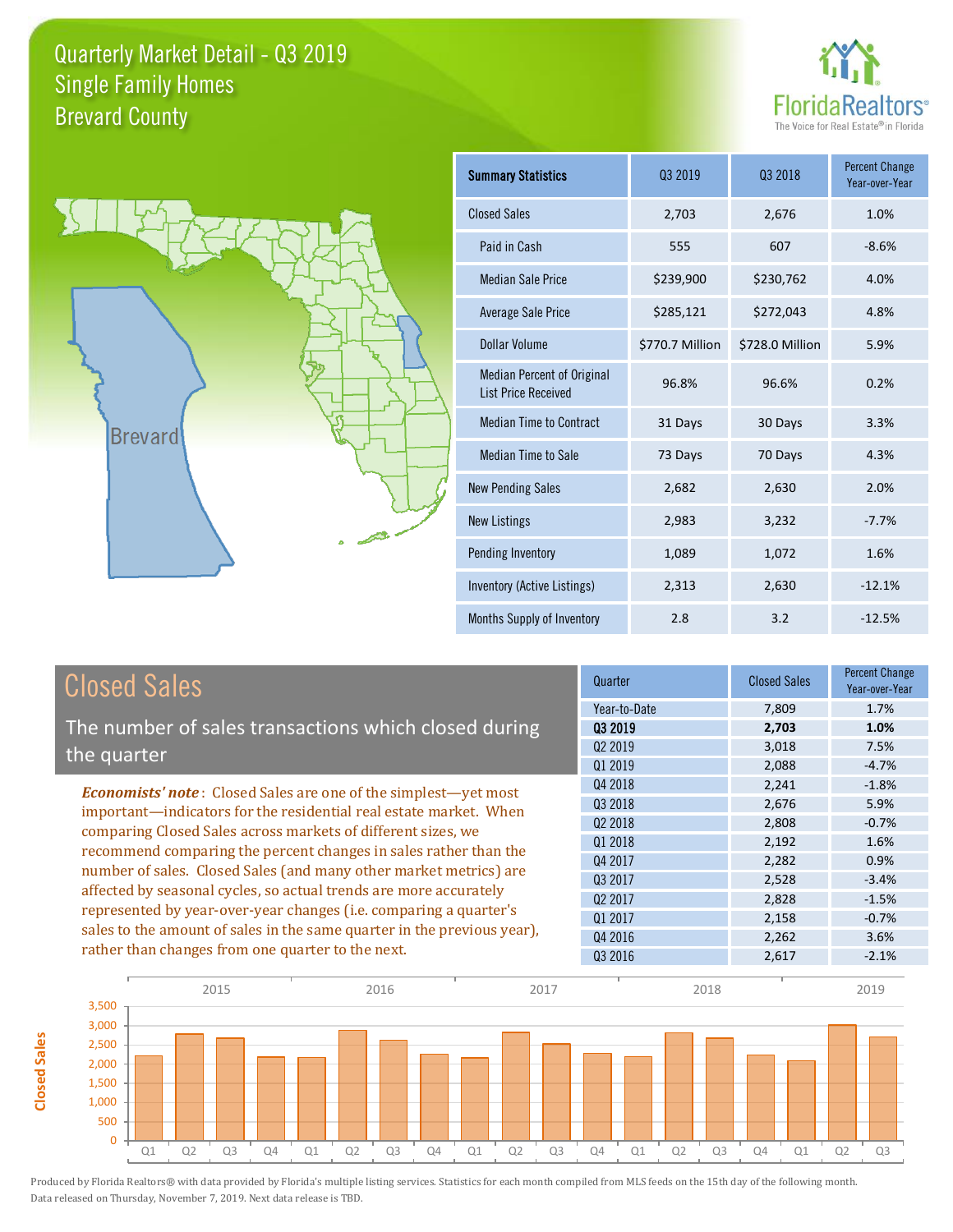

| Cash Sales                                                                     | Quarter             | <b>Cash Sales</b> | <b>Percent Change</b><br>Year-over-Year |
|--------------------------------------------------------------------------------|---------------------|-------------------|-----------------------------------------|
|                                                                                | Year-to-Date        | 1,684             | $-3.4%$                                 |
| The number of Closed Sales during the quarter in                               | 03 2019             | 555               | $-8.6%$                                 |
| which buyers exclusively paid in cash                                          | Q <sub>2</sub> 2019 | 612               | 5.7%                                    |
|                                                                                | 01 2019             | 517               | $-7.2%$                                 |
|                                                                                | Q4 2018             | 545               | 0.9%                                    |
|                                                                                | Q3 2018             | 607               | 2.9%                                    |
| <b>Economists' note:</b> Cash Sales can be a useful indicator of the extent to | 02 2018             | 579               | $-11.2%$                                |
| which investors are participating in the market. Why? Investors are            | 01 2018             | 557               | $-13.9%$                                |
| far more likely to have the funds to purchase a home available up front,       | Q4 2017             | 540               | $-10.6%$                                |
| whereas the typical homebuyer requires a mortgage or some other                | Q3 2017             | 590               | $-11.7%$                                |
| form of financing. There are, of course, many possible exceptions, so          | Q <sub>2</sub> 2017 | 652               | $-20.5%$                                |
| this statistic should be interpreted with care.                                | 01 2017             | 647               | $-15.2%$                                |
|                                                                                | Q4 2016             | 604               | $-21.1%$                                |
|                                                                                | Q3 2016             | 668               | $-26.5%$                                |



# Cash Sales as a Percentage of Closed Sales

The percentage of Closed Sales during the quarter which were Cash Sales

*Economists' note* : This statistic is simply another way of viewing Cash Sales. The remaining percentages of Closed Sales (i.e. those not paid fully in cash) each quarter involved some sort of financing, such as mortgages, owner/seller financing, assumed loans, etc.



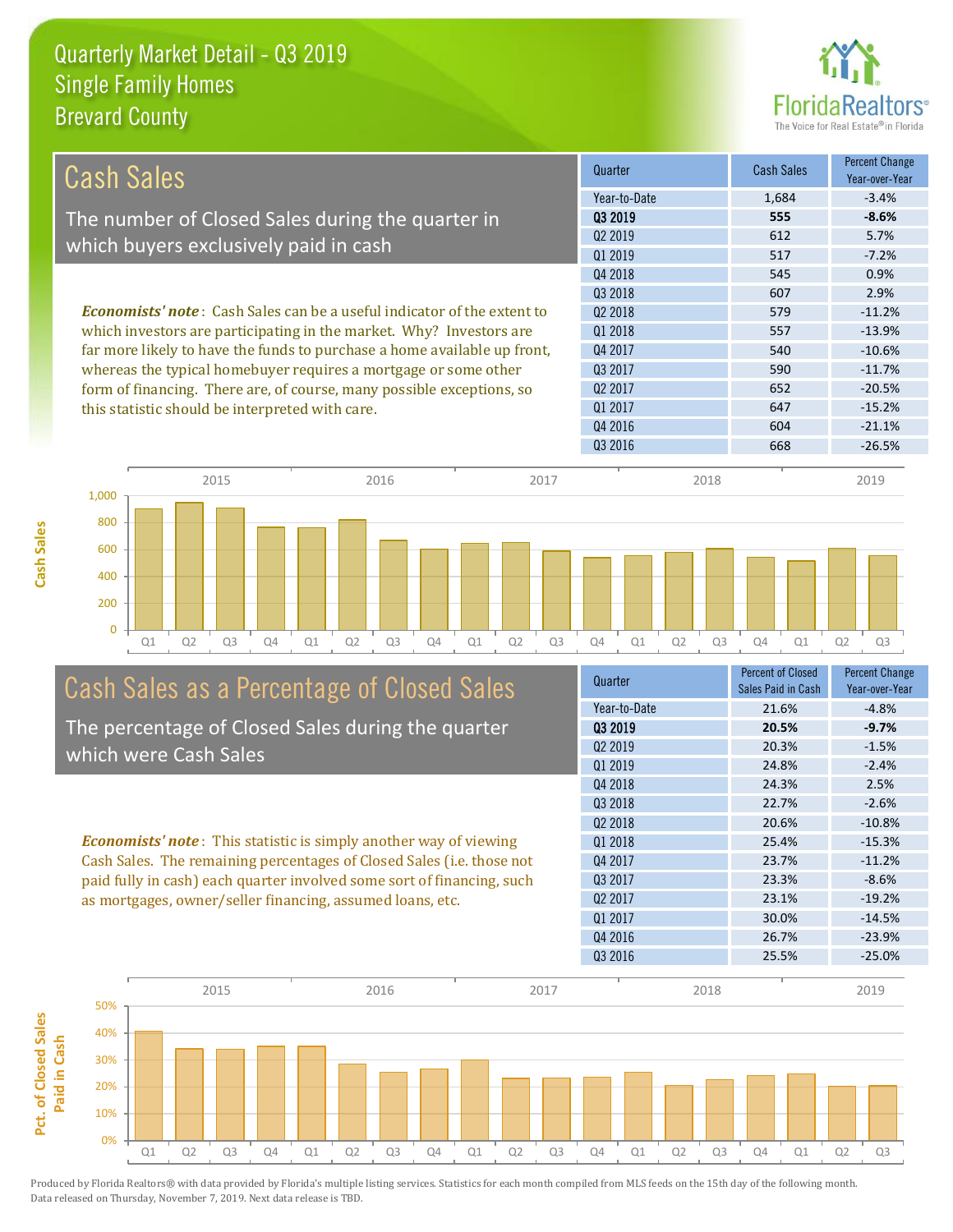

| <b>Median Sale Price</b>                                                  | Quarter             | <b>Median Sale Price</b> | <b>Percent Change</b><br>Year-over-Year |
|---------------------------------------------------------------------------|---------------------|--------------------------|-----------------------------------------|
|                                                                           | Year-to-Date        | \$236,900                | 3.4%                                    |
| The median sale price reported for the quarter (i.e.                      | 03 2019             | \$239,900                | 4.0%                                    |
| 50% of sales were above and 50% of sales were below)                      | Q <sub>2</sub> 2019 | \$241,250                | 6.6%                                    |
|                                                                           | Q1 2019             | \$229,750                | 1.5%                                    |
|                                                                           | Q4 2018             | \$228,000                | 5.8%                                    |
| <b>Economists' note:</b> Median Sale Price is our preferred summary       | Q3 2018             | \$230,762                | 4.9%                                    |
| statistic for price activity because, unlike Average Sale Price, Median   | Q <sub>2</sub> 2018 | \$226,384                | 7.3%                                    |
| Sale Price is not sensitive to high sale prices for small numbers of      | Q1 2018             | \$226,323                | 15.3%                                   |
| homes that may not be characteristic of the market area. Keep in mind     | Q4 2017             | \$215,575                | 13.5%                                   |
| that median price trends over time are not always solely caused by        | Q3 2017             | \$220,000                | 11.7%                                   |
| changes in the general value of local real estate. Median sale price only | Q <sub>2</sub> 2017 | \$211,000                | 14.1%                                   |
| reflects the values of the homes that sold each quarter, and the mix of   | Q1 2017             | \$196,250                | 16.1%                                   |
| the types of homes that sell can change over time.                        | Q4 2016             | \$190,000                | 15.2%                                   |
|                                                                           | Q3 2016             | \$196,950                | 18.6%                                   |
| 2017<br>2015<br>2016<br>\$300K                                            | 2018                |                          | 2019                                    |
|                                                                           |                     |                          |                                         |



**Average Sale Price**

**Average Sale Price** 



### Average Sale Price

The average sale price reported for the quarter (i.e. total sales in dollars divided by the number of sales)

*Economists' note* : Usually, we prefer Median Sale Price over Average Sale Price as a summary statistic for home prices. However, Average Sale Price does have its uses—particularly when it is analyzed alongside the Median Sale Price. For one, the relative difference between the two statistics can provide some insight into the market for higher-end homes in an area.

| <b>Average Sale Price</b> | <b>Percent Change</b><br>Year-over-Year |
|---------------------------|-----------------------------------------|
| \$282,140                 | 3.6%                                    |
| \$285,121                 | 4.8%                                    |
| \$286,604                 | 5.1%                                    |
| \$271,827                 | $-0.1%$                                 |
| \$273,931                 | 6.2%                                    |
| \$272,043                 | 3.7%                                    |
| \$272,777                 | 8.6%                                    |
| \$272,070                 | 12.4%                                   |
| \$257,888                 | 12.3%                                   |
| \$262,351                 | 10.5%                                   |
| \$251,191                 | 12.4%                                   |
| \$242,090                 | 17.6%                                   |
| \$229,585                 | 10.7%                                   |
| \$237,472                 | 15.8%                                   |
|                           |                                         |

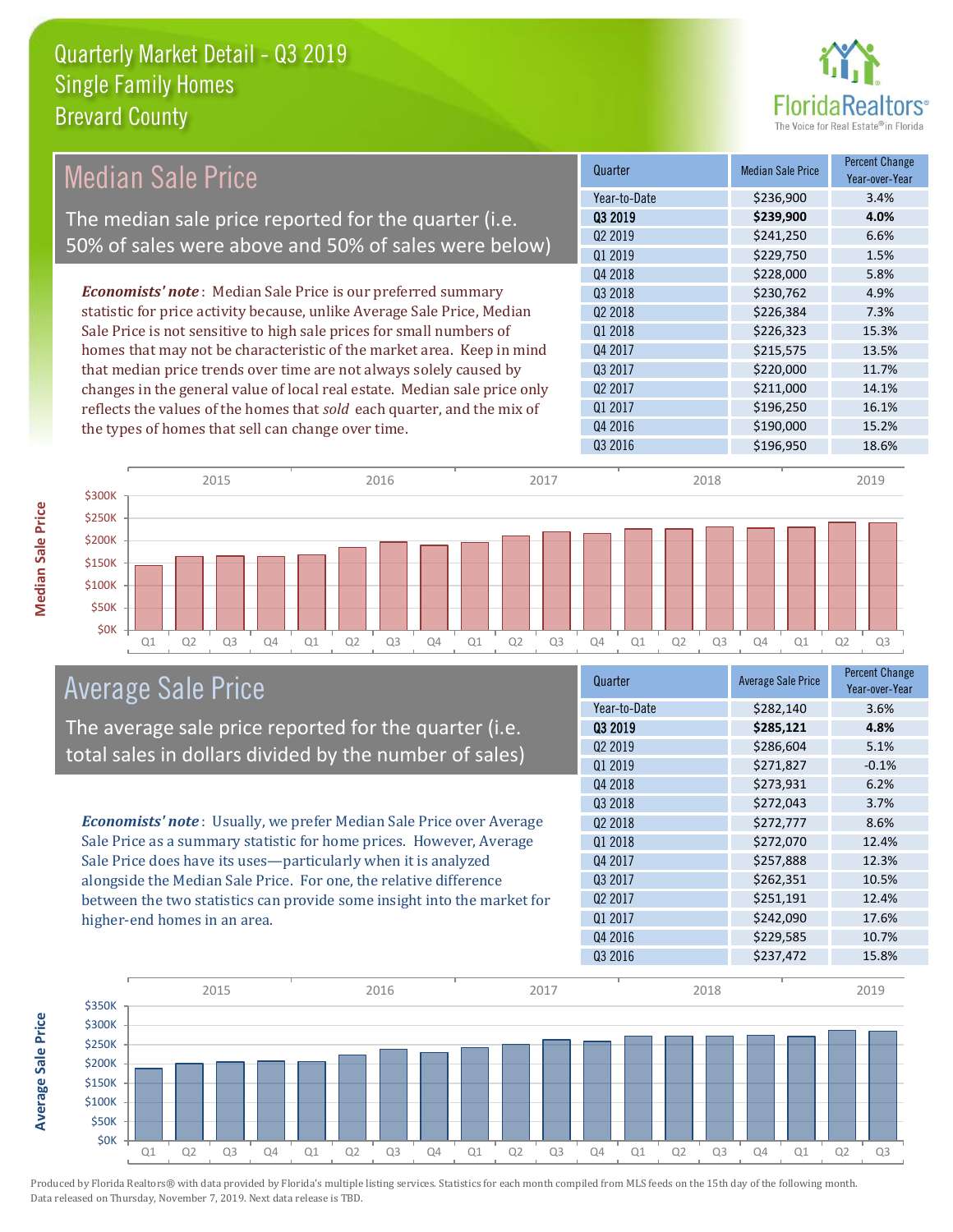

| Dollar Volume                                                                | Quarter             | <b>Dollar Volume</b> | <b>Percent Change</b><br>Year-over-Year |
|------------------------------------------------------------------------------|---------------------|----------------------|-----------------------------------------|
|                                                                              | Year-to-Date        | \$2.2 Billion        | 5.4%                                    |
| The sum of the sale prices for all sales which closed                        | Q3 2019             | \$770.7 Million      | 5.9%                                    |
|                                                                              | Q <sub>2</sub> 2019 | \$865.0 Million      | 12.9%                                   |
| during the quarter                                                           | Q1 2019             | \$567.6 Million      | $-4.8%$                                 |
|                                                                              | Q4 2018             | \$613.9 Million      | 4.3%                                    |
| <b>Economists' note</b> : Dollar Volume is simply the sum of all sale prices | Q3 2018             | \$728.0 Million      | 9.8%                                    |
| in a given time period, and can quickly be calculated by multiplying         | Q <sub>2</sub> 2018 | \$766.0 Million      | 7.8%                                    |
| Closed Sales by Average Sale Price. It is a strong indicator of the health   | Q1 2018             | \$596.4 Million      | 14.2%                                   |
| of the real estate industry in a market, and is of particular interest to    | Q4 2017             | \$588.5 Million      | 13.3%                                   |
| real estate professionals, investors, analysts, and government agencies.     | Q3 2017             | \$663.2 Million      | 6.7%                                    |
| Potential home sellers and home buyers, on the other hand, will likely       | Q <sub>2</sub> 2017 | \$710.4 Million      | 10.7%                                   |
| be better served by paying attention to trends in the two components         | Q1 2017             | \$522.4 Million      | 16.7%                                   |
| of Dollar Volume ( <i>i.e.</i> sales and prices) individually.               | Q4 2016             | \$519.3 Million      | 14.7%                                   |



# Median Percent of Original List Price Received

The median of the sale price (as a percentage of the original list price) across all properties selling during the quarter

*Economists' note* : The Median Percent of Original List Price Received is useful as an indicator of market recovery, since it typically rises as buyers realize that the market may be moving away from them and they need to match the selling price (or better it) in order to get a contract on the house. This is usually the last measure to indicate a market has shifted from down to up, so it is what we would call a *lagging* indicator.

| Quarter             | Med. Pct. of Orig.<br><b>List Price Received</b> | <b>Percent Change</b><br>Year-over-Year |
|---------------------|--------------------------------------------------|-----------------------------------------|
| Year-to-Date        | 96.2%                                            | $-0.4%$                                 |
| 03 2019             | 96.8%                                            | 0.2%                                    |
| Q <sub>2</sub> 2019 | 96.2%                                            | $-0.6%$                                 |
| Q1 2019             | 95.5%                                            | $-0.8%$                                 |
| Q4 2018             | 95.9%                                            | $-0.6%$                                 |
| Q3 2018             | 96.6%                                            | $-0.2%$                                 |
| Q <sub>2</sub> 2018 | 96.8%                                            | $-0.3%$                                 |
| 01 2018             | 96.3%                                            | 0.4%                                    |
| Q4 2017             | 96.5%                                            | 0.2%                                    |
| Q3 2017             | 96.8%                                            | 0.3%                                    |
| Q <sub>2</sub> 2017 | 97.1%                                            | 0.7%                                    |
| Q1 2017             | 95.9%                                            | 0.1%                                    |
| Q4 2016             | 96.3%                                            | 0.5%                                    |
| Q3 2016             | 96.5%                                            | 0.3%                                    |

Q3 2016 \$621.5 Million 13.4%

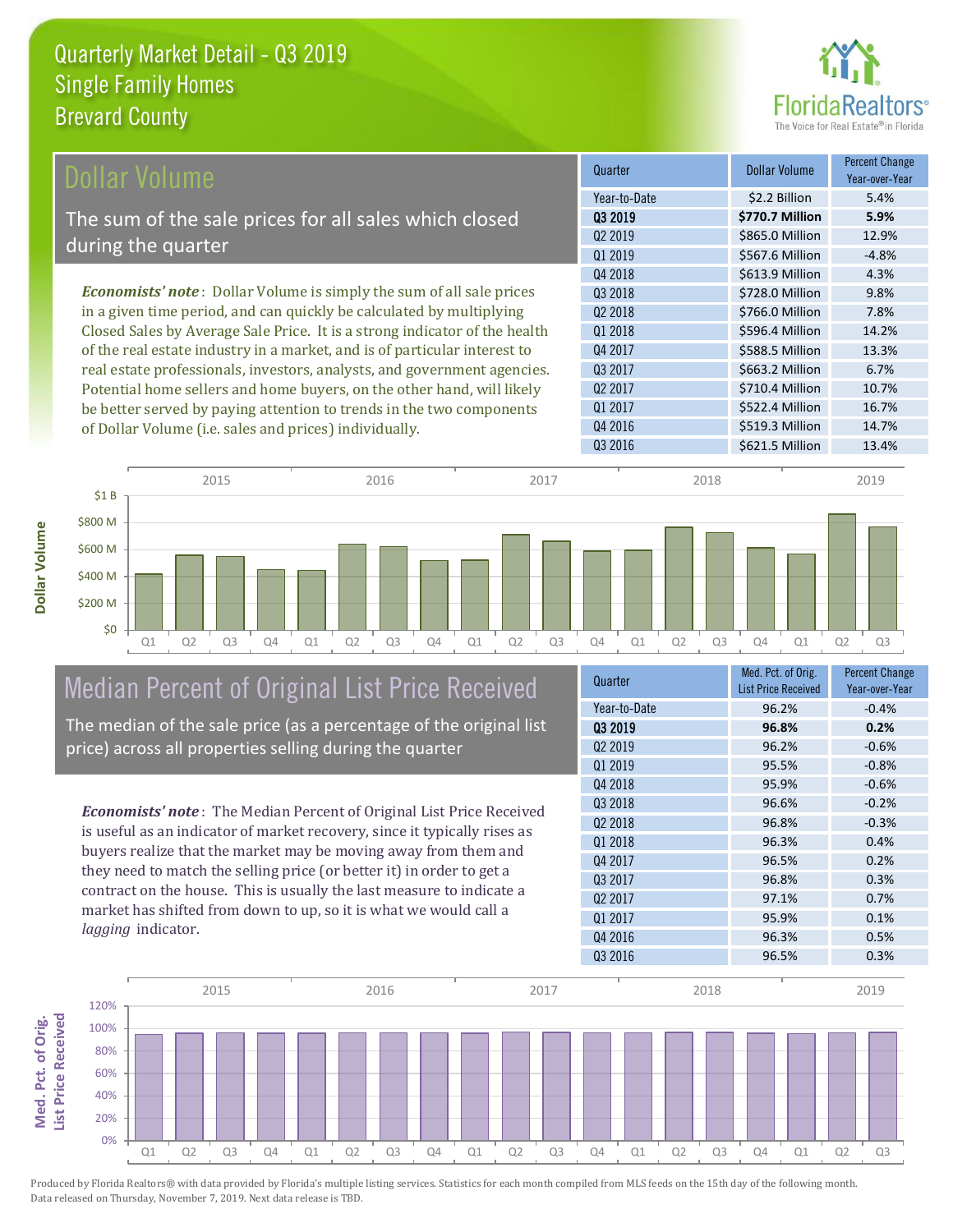

#### *Economists' note* : Like Time to Sale, Time to Contract is a measure of **Quarter Median Time to All According to All According Median Time to All According to All According to All According to All According to All According to All According to All According to All According to All According to Contract** Percent Change Median Time to Contract The median number of days between the listing date and contract date for all Closed Sales during the quarter

the length of the home selling process calculated for sales which closed during the quarter. The difference is that Time to Contract measures the number of days between the initial listing of a property and the signing of the contract which eventually led to the closing of the sale. When the gap between Median Time to Contract and Median Time to Sale grows, it is usually a sign of longer closing times and/or declining numbers of cash sales.





### Median Time to Sale

**Median Time to** 

**Median Time to** 

The median number of days between the listing date and closing date for all Closed Sales during the quarter

*Economists' note* : Time to Sale is a measure of the length of the home selling process, calculated as the number of days between the initial listing of a property and the closing of the sale. *Median* Time to Sale is the amount of time the "middle" property selling this month was on the market. That is, 50% of homes selling this month took *less* time to sell, and 50% of homes took *more* time to sell. Median Time to Sale gives a more accurate picture than Average Time to Sale, which can be skewed upward by small numbers of properties taking an abnormally long time to sell.

| Quarter             | <b>Median Time to Sale</b> | <b>Percent Change</b><br>Year-over-Year |
|---------------------|----------------------------|-----------------------------------------|
| Year-to-Date        | 79 Days                    | 11.3%                                   |
| 03 2019             | 73 Days                    | 4.3%                                    |
| 02 2019             | 78 Days                    | 16.4%                                   |
| Q1 2019             | 92 Days                    | 19.5%                                   |
| Q4 2018             | 78 Days                    | 5.4%                                    |
| 03 2018             | 70 Days                    | 4.5%                                    |
| Q <sub>2</sub> 2018 | 67 Days                    | 3.1%                                    |
| Q1 2018             | 77 Days                    | 0.0%                                    |
| Q4 2017             | 74 Days                    | 0.0%                                    |
| Q3 2017             | 67 Days                    | $-6.9%$                                 |
| Q <sub>2</sub> 2017 | 65 Days                    | $-13.3%$                                |
| Q1 2017             | 77 Days                    | $-6.1%$                                 |
| Q4 2016             | 74 Days                    | $-2.6%$                                 |
| Q3 2016             | 72 Days                    | $-2.7%$                                 |

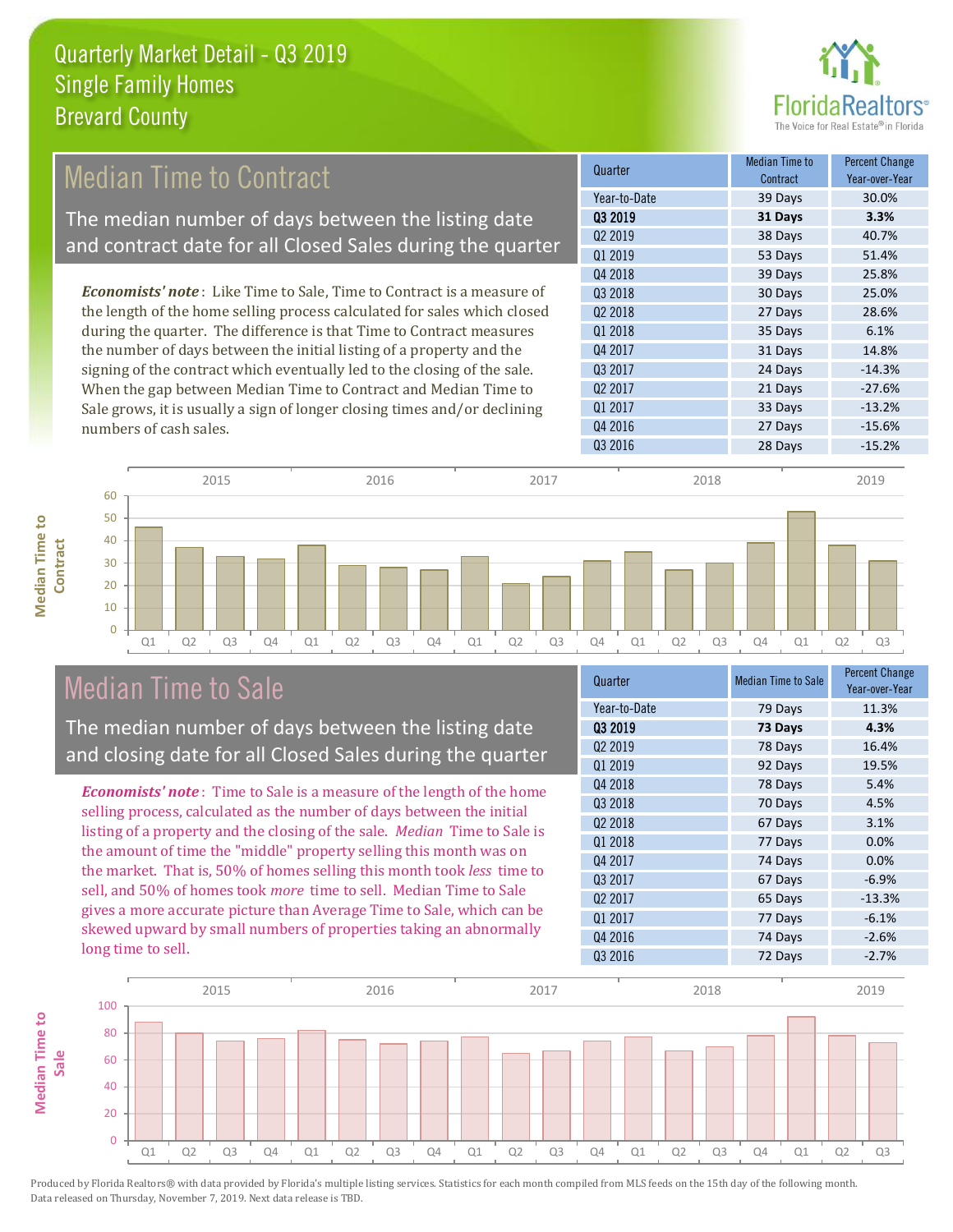

| <b>New Pending Sales</b>                                                       | Quarter             | <b>New Pending Sales</b> | <b>Percent Change</b><br>Year-over-Year |
|--------------------------------------------------------------------------------|---------------------|--------------------------|-----------------------------------------|
|                                                                                | Year-to-Date        | 8,751                    | 2.5%                                    |
| The number of listed properties that went under                                | 03 2019             | 2,682                    | 2.0%                                    |
|                                                                                | Q <sub>2</sub> 2019 | 3,148                    | 3.2%                                    |
| contract during the quarter                                                    | Q1 2019             | 2,921                    | 2.2%                                    |
|                                                                                | Q4 2018             | 2,048                    | $-11.1%$                                |
| <b>Economists' note</b> : Because of the typical length of time it takes for a | Q3 2018             | 2,630                    | 3.7%                                    |
| sale to close, economists consider Pending Sales to be a decent                | Q <sub>2</sub> 2018 | 3,051                    | 0.9%                                    |
| indicator of potential future Closed Sales. It is important to bear in         | 01 2018             | 2,859                    | 0.9%                                    |
| mind, however, that not all Pending Sales will be closed successfully.         | Q4 2017             | 2,305                    | 17.1%                                   |
| So, the effectiveness of Pending Sales as a future indicator of Closed         | Q3 2017             | 2,537                    | $-9.6%$                                 |
| Sales is susceptible to changes in market conditions such as the               | Q <sub>2</sub> 2017 | 3,024                    | 8.7%                                    |
| availability of financing for homebuyers and the inventory of                  | Q1 2017             | 2,834                    | $-2.7%$                                 |
| distressed properties for sale.                                                | Q4 2016             | 1,969                    | $-14.0%$                                |



### New Listings The number of properties put onto the market during

since these are not really *new* listings.

*Economists' note* : New Listings tend to rise in delayed response to increasing prices, so they are often seen as a lagging indicator of market health. As prices rise, potential sellers raise their estimations of value—and in the most recent cycle, rising prices have freed up many potential sellers who were previously underwater on their mortgages. Note that in our calculations, we take care to not include properties that were recently taken off the market and quickly relisted,

| Quarter             | <b>New Listings</b> | <b>Percent Change</b><br>Year-over-Year |
|---------------------|---------------------|-----------------------------------------|
| Year-to-Date        | 9,481               | $-7.0%$                                 |
| 03 2019             | 2,983               | $-7.7%$                                 |
| Q <sub>2</sub> 2019 | 3,233               | $-11.0%$                                |
| Q1 2019             | 3,265               | $-1.9%$                                 |
| Q4 2018             | 2,698               | 5.3%                                    |
| Q3 2018             | 3,232               | 11.7%                                   |
| Q <sub>2</sub> 2018 | 3,631               | 5.3%                                    |
| 01 2018             | 3,329               | 4.1%                                    |
| Q4 2017             | 2,561               | 5.3%                                    |
| Q3 2017             | 2,893               | 1.3%                                    |
| Q <sub>2</sub> 2017 | 3,448               | 5.6%                                    |
| Q1 2017             | 3,197               | 4.6%                                    |
| Q4 2016             | 2,432               | $-7.7%$                                 |
| Q3 2016             | 2,857               | 2.1%                                    |

Q3 2016 2,807 2.7%



Pending Sales **Pending Sales**

the quarter

**New Listings**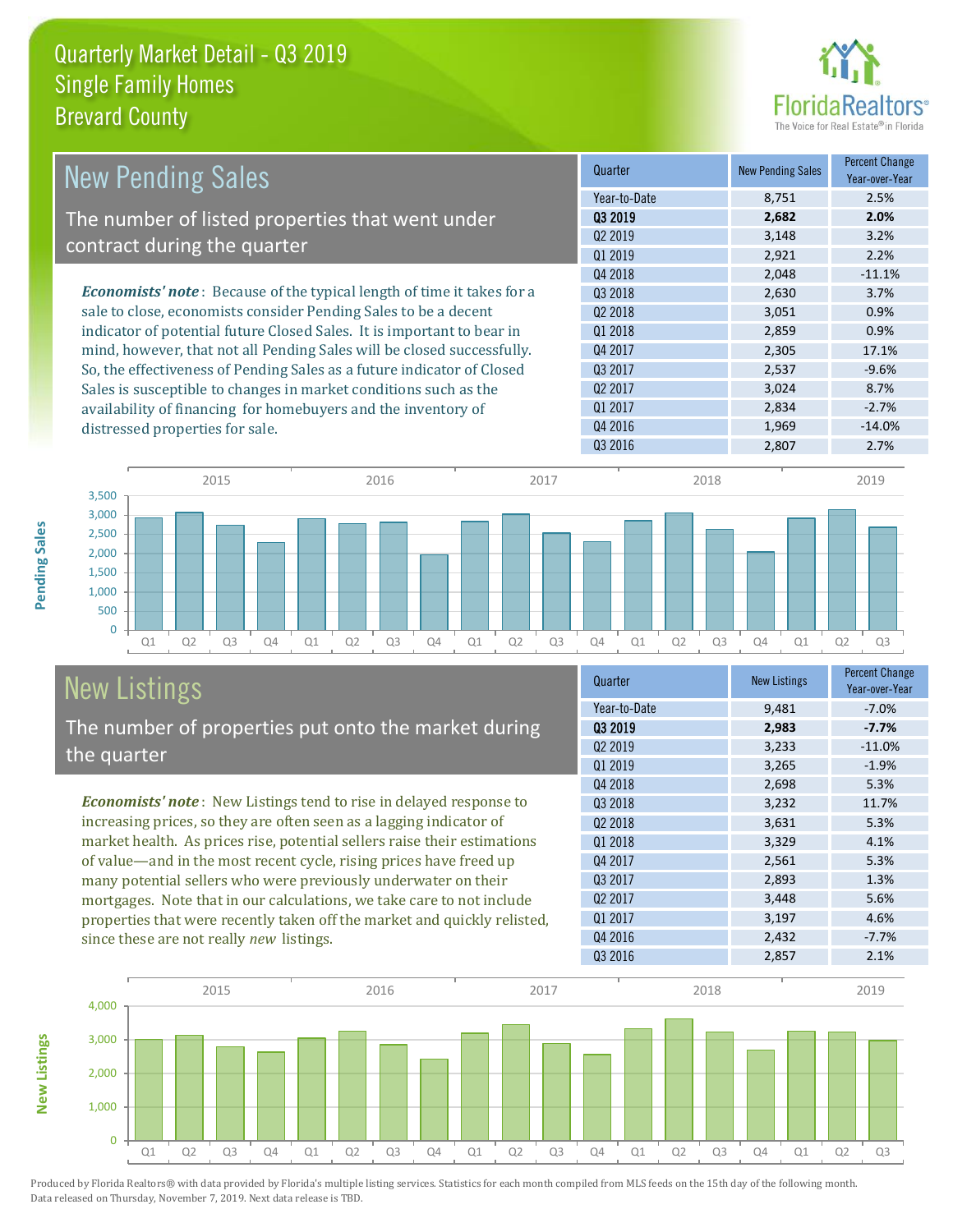

| <b>Inventory (Active Listings)</b>                                           | Quarter             | Inventory | <b>Percent Change</b><br>Year-over-Year |
|------------------------------------------------------------------------------|---------------------|-----------|-----------------------------------------|
|                                                                              | YTD (Monthly Avg)   | 2,586     | 4.5%                                    |
| The number of property listings active at the end of                         | 03 2019             | 2,313     | $-12.1%$                                |
|                                                                              | Q <sub>2</sub> 2019 | 2,433     | $-3.3%$                                 |
| the quarter                                                                  | 01 2019             | 2,769     | 18.8%                                   |
|                                                                              | Q4 2018             | 2,808     | 29.6%                                   |
| <b>Economists' note</b> : There are a number of ways to define and calculate | 03 2018             | 2,630     | 16.1%                                   |
| Inventory. Our method is to simply count the number of active listings       | 02 2018             | 2,517     | 12.3%                                   |
| on the last day of the quarter, and hold this number to compare with         | 01 2018             | 2,330     | 14.7%                                   |
| the same quarter the following year. Inventory rises when New                | Q4 2017             | 2,166     | 8.2%                                    |
| Listings are outpacing the number of listings that go off-market             | Q3 2017             | 2,266     | 12.2%                                   |
| (regardless of whether they actually sell). Likewise, it falls when New      | Q <sub>2</sub> 2017 | 2.242     | 2.4%                                    |
| Listings aren't keeping up with the rate at which homes are going off-       | 01 2017             | 2,032     | $-8.9%$                                 |



### Months Supply of Inventory

market.

**Inventory**

An estimate of the number of months it will take to deplete the current Inventory given recent sales rates

*Economists' note* : MSI is a useful indicator of market conditions. The benchmark for a balanced market (favoring neither buyer nor seller) is 5.5 months of inventory. Anything higher is traditionally a buyers' market, and anything lower is a sellers' market. There is no single accepted way of calculating MSI. A common method is to divide current Inventory by the most recent month's Closed Sales count, but this count is a usually poor predictor of future Closed Sales due to seasonal cycles. To eliminate seasonal effects, we use the 12-month average of monthly Closed Sales instead.

| Quarter                  | <b>Months Supply</b> | <b>Percent Change</b><br>Year-over-Year |
|--------------------------|----------------------|-----------------------------------------|
| <b>YTD (Monthly Avg)</b> | 3.1                  | 3.3%                                    |
| 03 2019                  | 2.8                  | $-12.5%$                                |
| Q <sub>2</sub> 2019      | 2.9                  | $-6.5%$                                 |
| Q1 2019                  | 3.4                  | 21.4%                                   |
| Q4 2018                  | 3.4                  | 25.9%                                   |
| Q3 2018                  | 3.2                  | 14.3%                                   |
| Q <sub>2</sub> 2018      | 3.1                  | 14.8%                                   |
| 01 2018                  | 2.8                  | 12.0%                                   |
| Q4 2017                  | 2.7                  | 12.5%                                   |
| Q3 2017                  | 2.8                  | 12.0%                                   |
| Q <sub>2</sub> 2017      | 2.7                  | 0.0%                                    |
| Q1 2017                  | 2.5                  | $-7.4%$                                 |
| Q4 2016                  | 2.4                  | $-14.3%$                                |
| Q3 2016                  | 2.5                  | $-3.8%$                                 |

Q4 2016 2,002 -13.0%

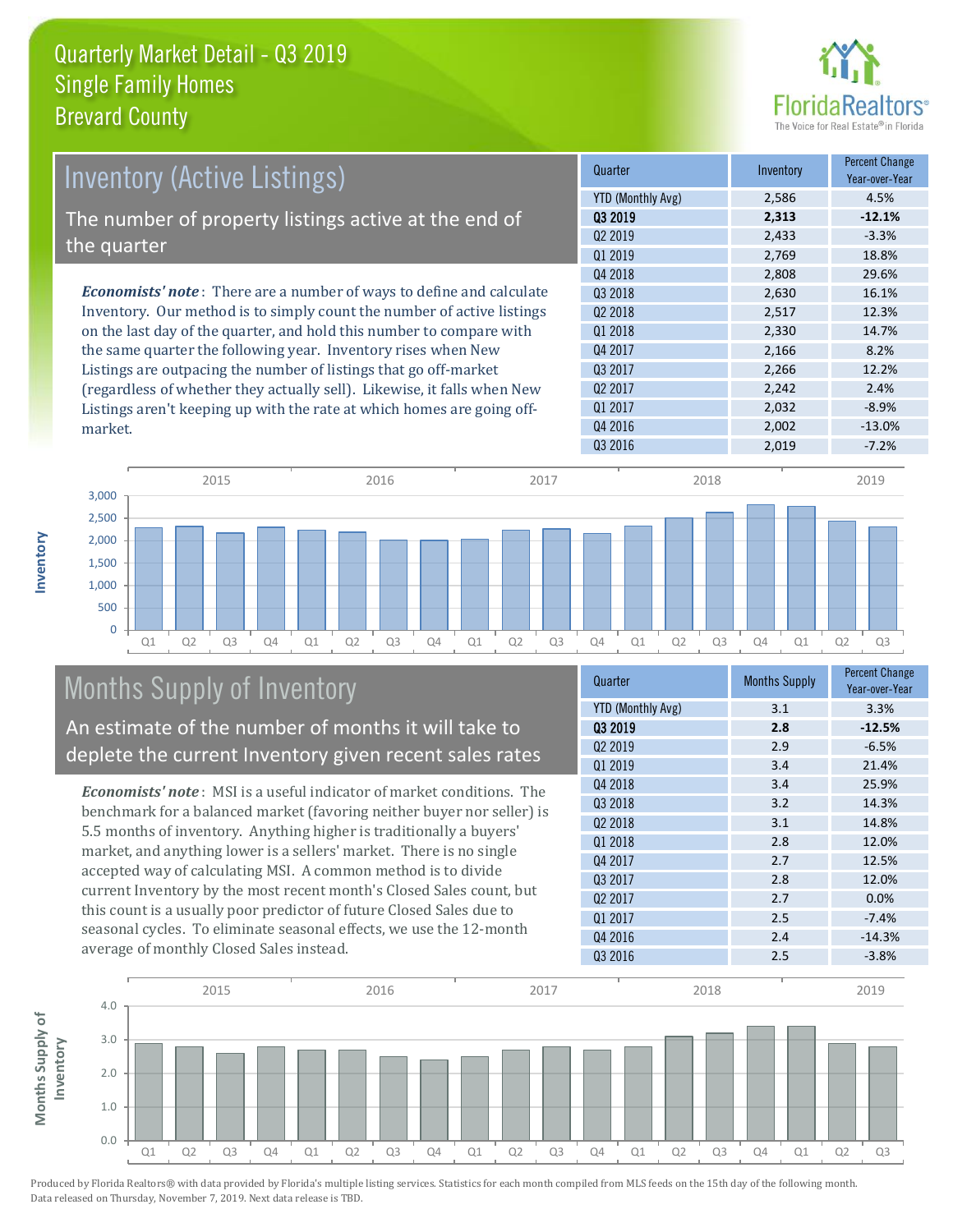

#### $$100,000 - $149,999$  233 -23.4% Sale Price Closed Sales Percent Change Year-over-Year Less than \$50,000  $\overline{4}$  and  $\overline{4}$  -42.9%  $$50.000 - $99.999$  57 -25.0% \$150,000 - \$199,999 605 -2.6% \$200,000 - \$249,999 570 19.2% \$400,000 - \$599,999 300 7.9% \$600,000 - \$999,999 93 25.7% *Economists' note:* Closed Sales are one of the simplest—yet most important—indicators for the residential real estate market. When comparing Closed Sales across markets of different sizes, we recommend comparing the percent changes in sales rather than the number of sales. Closed Sales (and many other market metrics) are affected by seasonal cycles, so actual trends are more accurately represented by year-over-year changes (i.e. comparing a quarter's sales to the amount of sales in the same quarter in the previous year), rather than changes from one quarter to the next. \$1,000,000 or more 28 28 16.7%  $$250,000 - $299,999$   $$372$   $$-7.2\%$ \$300,000 - \$399,999 441 6.8% Closed Sales by Sale Price The number of sales transactions which closed during the quarter



#### Median Time to Contract by Sale Price The median number of days between the listing date and contract date for all Closed Sales during the quarter

*Economists' note* : Like Time to Sale, Time to Contract is a measure of the length of the home selling process calculated for sales which closed during the quarter. The difference is that Time to Contract measures the number of days between the initial listing of a property and the signing of the contract which eventually led to the closing of the sale. When the gap between Median Time to Contract and Median Time to Sale grows, it is usually a sign of longer closing times and/or declining numbers of cash sales.

| Sale Price            | Median Time to<br>Contract | <b>Percent Change</b><br>Year-over-Year |
|-----------------------|----------------------------|-----------------------------------------|
| Less than \$50,000    | 24 Days                    | 118.2%                                  |
| $$50,000 - $99,999$   | 20 Days                    | $-41.2%$                                |
| $$100,000 - $149,999$ | 28 Days                    | 64.7%                                   |
| \$150,000 - \$199,999 | 25 Days                    | 13.6%                                   |
| \$200,000 - \$249,999 | 27 Days                    | $-12.9%$                                |
| \$250,000 - \$299,999 | 39 Days                    | 25.8%                                   |
| \$300,000 - \$399,999 | 33 Days                    | $-15.4%$                                |
| \$400,000 - \$599,999 | 43 Days                    | $-12.2%$                                |
| \$600,000 - \$999,999 | 84 Days                    | 15.1%                                   |
| \$1,000,000 or more   | 67 Days                    | $-21.2%$                                |



**Closed Sales**

**Median Time to Contract Median Time to Contract**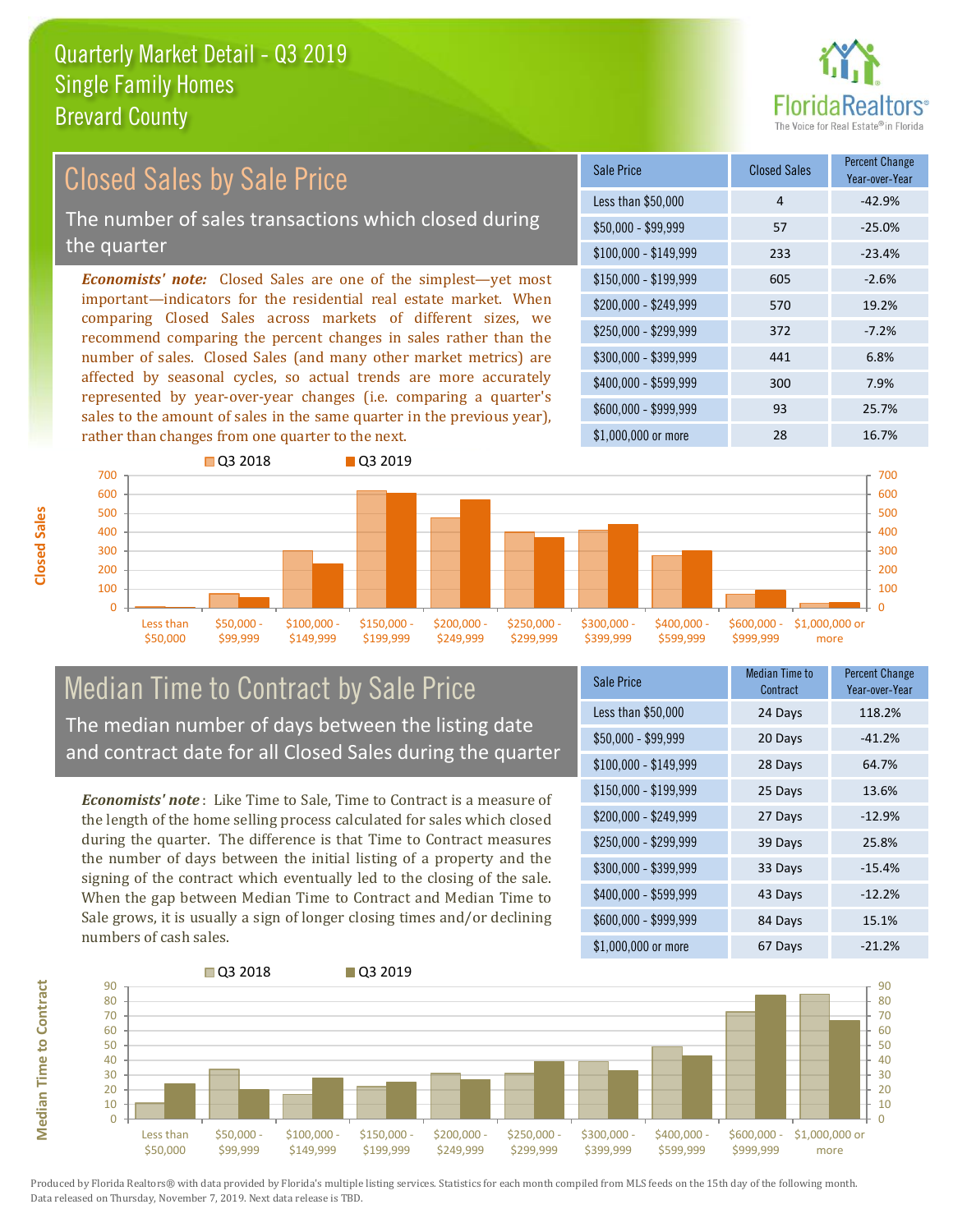

## New Listings by Initial Listing Price

The number of properties put onto the market during the quarter

*Economists' note:* New Listings tend to rise in delayed response to increasing prices, so they are often seen as a lagging indicator of market health. As prices rise, potential sellers raise their estimations of value—and in the most recent cycle, rising prices have freed up many potential sellers who were previously underwater on their mortgages. Note that in our calculations, we take care to not include properties that were recently taken off the market and quickly relisted, since these are not really *new* listings.

| <b>Initial Listing Price</b> | <b>New Listings</b> | <b>Percent Change</b><br>Year-over-Year |
|------------------------------|---------------------|-----------------------------------------|
| Less than \$50,000           | 3                   | $-25.0%$                                |
| $$50,000 - $99,999$          | 56                  | $-13.8%$                                |
| $$100,000 - $149,999$        | 224                 | $-33.5%$                                |
| $$150,000 - $199,999$        | 588                 | $-21.8%$                                |
| \$200,000 - \$249,999        | 617                 | 5.1%                                    |
| $$250,000 - $299,999$        | 453                 | 6.3%                                    |
| \$300,000 - \$399,999        | 481                 | $-2.4%$                                 |
| \$400,000 - \$599,999        | 381                 | $-2.3%$                                 |
| \$600,000 - \$999,999        | 133                 | 8.1%                                    |
| \$1,000,000 or more          | 47                  | $-14.5%$                                |



#### Inventory by Current Listing Price The number of property listings active at the end of the quarter

*Economists' note* : There are a number of ways to define and calculate Inventory. Our method is to simply count the number of active listings on the last day of the quarter, and hold this number to compare with the same quarter the following year. Inventory rises when New Listings are outpacing the number of listings that go off-market (regardless of whether they actually sell). Likewise, it falls when New Listings aren't keeping up with the rate at which homes are going offmarket.

| <b>Current Listing Price</b> | Inventory | <b>Percent Change</b><br>Year-over-Year |
|------------------------------|-----------|-----------------------------------------|
| Less than \$50,000           | 4         | $-20.0%$                                |
| $$50,000 - $99,999$          | 23        | $-30.3%$                                |
| $$100,000 - $149,999$        | 113       | $-39.2%$                                |
| $$150,000 - $199,999$        | 340       | $-21.3%$                                |
| \$200,000 - \$249,999        | 318       | $-23.6%$                                |
| \$250,000 - \$299,999        | 319       | 0.6%                                    |
| \$300,000 - \$399,999        | 367       | $-17.5%$                                |
| \$400,000 - \$599,999        | 442       | 0.7%                                    |
| \$600,000 - \$999,999        | 273       | 24.1%                                   |
| \$1,000,000 or more          | 114       | $-16.8%$                                |



**New Listings**